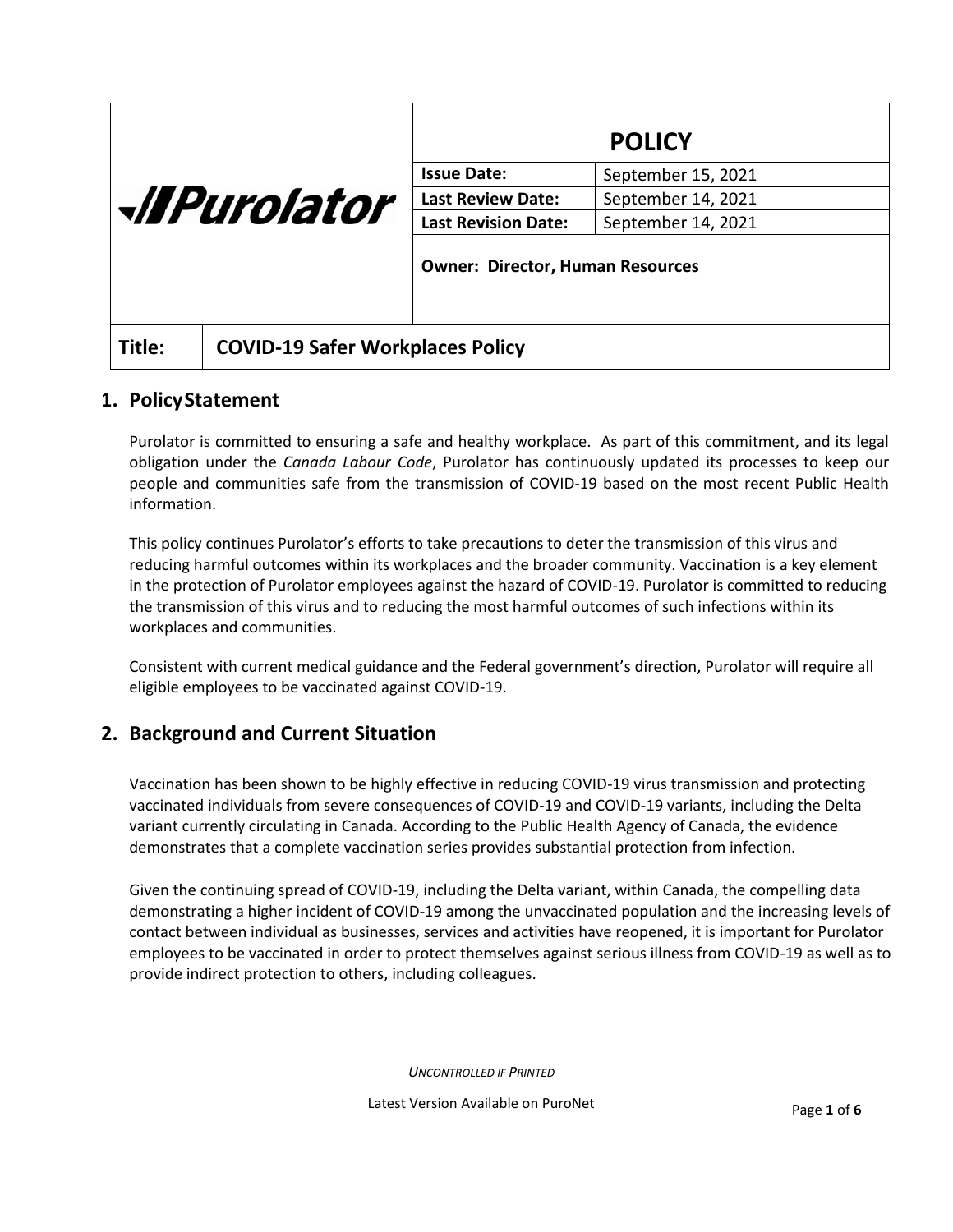# **3. Scope**

This policy applies to all Purolator Inc. unionized and non-unionized employees, students, contractors that attend on site, temporary agency staff, and owner operators and their relief drivers.

The Policy will be reviewed at least once a quarter, and as required with changing Public Health recommendations.

## **4. Definitions**

**"Fully Vaccinated"** means employees who have received a second dose of a two-dose series of a COVID-19 vaccine approved by PHAC, or a single-dose vaccine (i.e., Johnson & Johnson), at least fourteen (14) days prior to attestation submission. Other vaccine regimens will be considered on a case-by-case basis as reviewed by the Director of Labour Relations and Chief Medical Officer.

**"COVID-19 testing"** means completing either a rapid antigen or nasopharyngeal swab to determine if an individual has acquired COVID-19.

### **5. Vaccination Requirement**

#### **5.1 Timelines**

All Purolator employees are required to be fully vaccinated with a COVID-19 vaccine series by October 1, 2021.

#### **5.2 Attestation of Vaccination**

Purolator will require employees to attest to their vaccination status in accordance with the established process by no later than September 20, 2021.

Employees will be required to update their vaccination status in accordance with the established process and by the dates set out in this policy, as they obtain each dose of COVID-19 vaccine.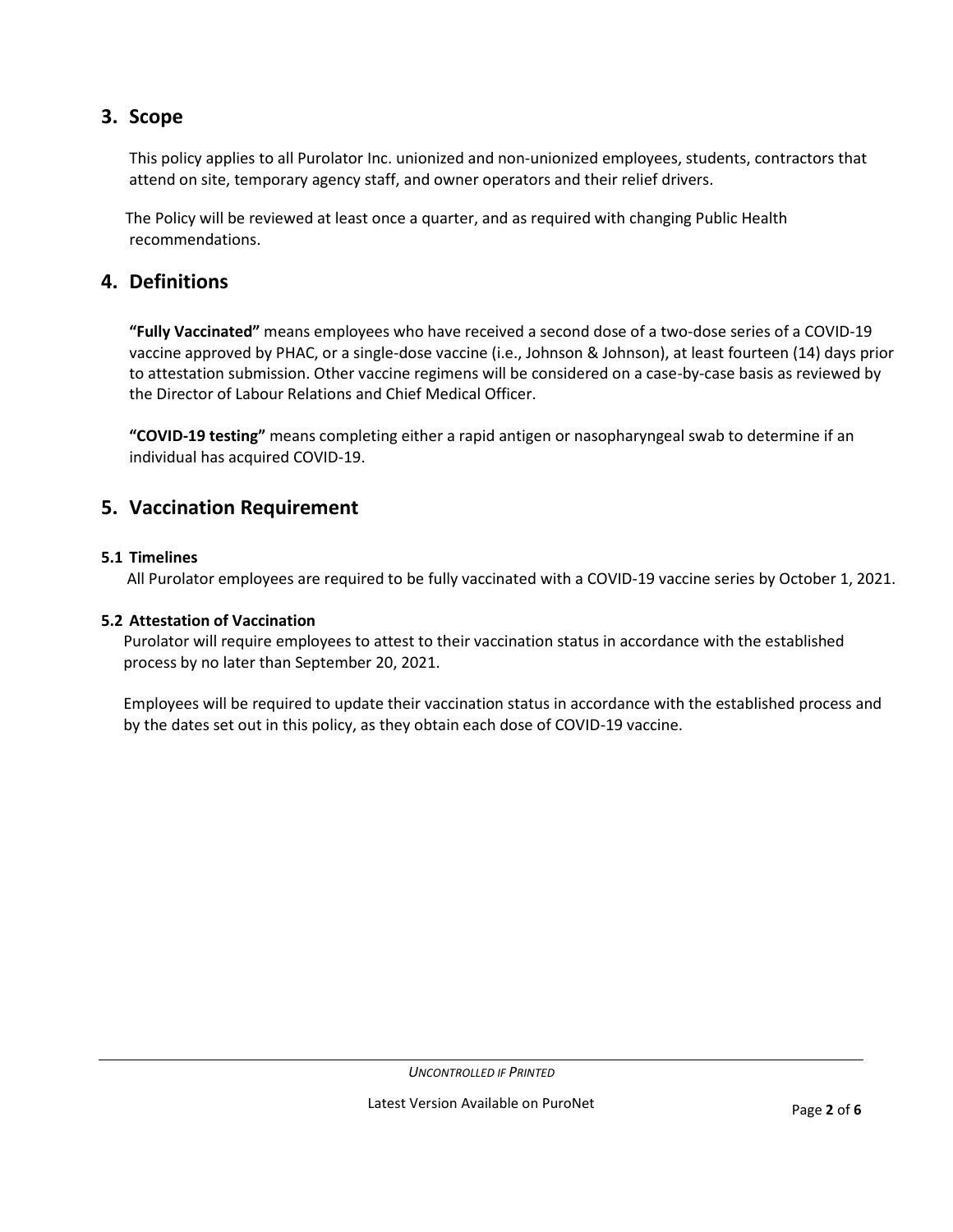### **6. Roles andResponsibilities**

All Purolator employees have a role to play in ensuring a safe and healthy workplace, free of COVID-19. However, the following groups have the following defined responsibilities:

### **6.1 LeadershipTeam**

The President and CEO and the senior members of the Leadership Team play direct roles in ensuring a safe and healthy workplace. They will regularly review this and all other measures taken to protect Purolator employees from COVID-19.

### **6.2 Human Resources**

- 6.2.1 To ensure the implementation and execution of the Policy by communicating its purpose and processes with all stakeholders.
- 6.2.2 To ensure confidentiality of all information collected.
- 6.2.3 To identify non-vaccinated employees and provide reference materials to such employees, relating to the importance of full vaccination as well as a guide to local vaccination clinics. HR will also facilitate regular rapid testing, on a case-by-case basis.

### **6.3 Management**

6.3.1 To communicate and enforce compliance with the Policy, in partnership with local and Divisional Human Resources.

#### **6.4 Employees**

- 6.4.1 To continue to comply with applicable health and safety measures to reduce the hazard of COVID-19 in the workplace, including but not limited to compliance with established workplace access controls (i.e., screening), wearing a medical-grade face mask as provided by Purolator, using provided PPE, maintaining appropriate physical distancing and self-monitoring of potential COVID-19 symptoms when at work.
- 6.4.2 If remaining unvaccinated for any reason, including due to an approved accommodation request under Purolator's Workplace Accommodation Policy or any other forms of accommodation, to comply with additional infection and prevention control measures, including providing proof of a negative COVID-19 test in compliance with this policy's procedures as required, as well as self-isolate if exposed to COVID-19. If remaining unvaccinated when accommodation is not approved, or when testing period has ended, employees may be subject to being placed on an unpaid leave of absence until vaccinations are completed.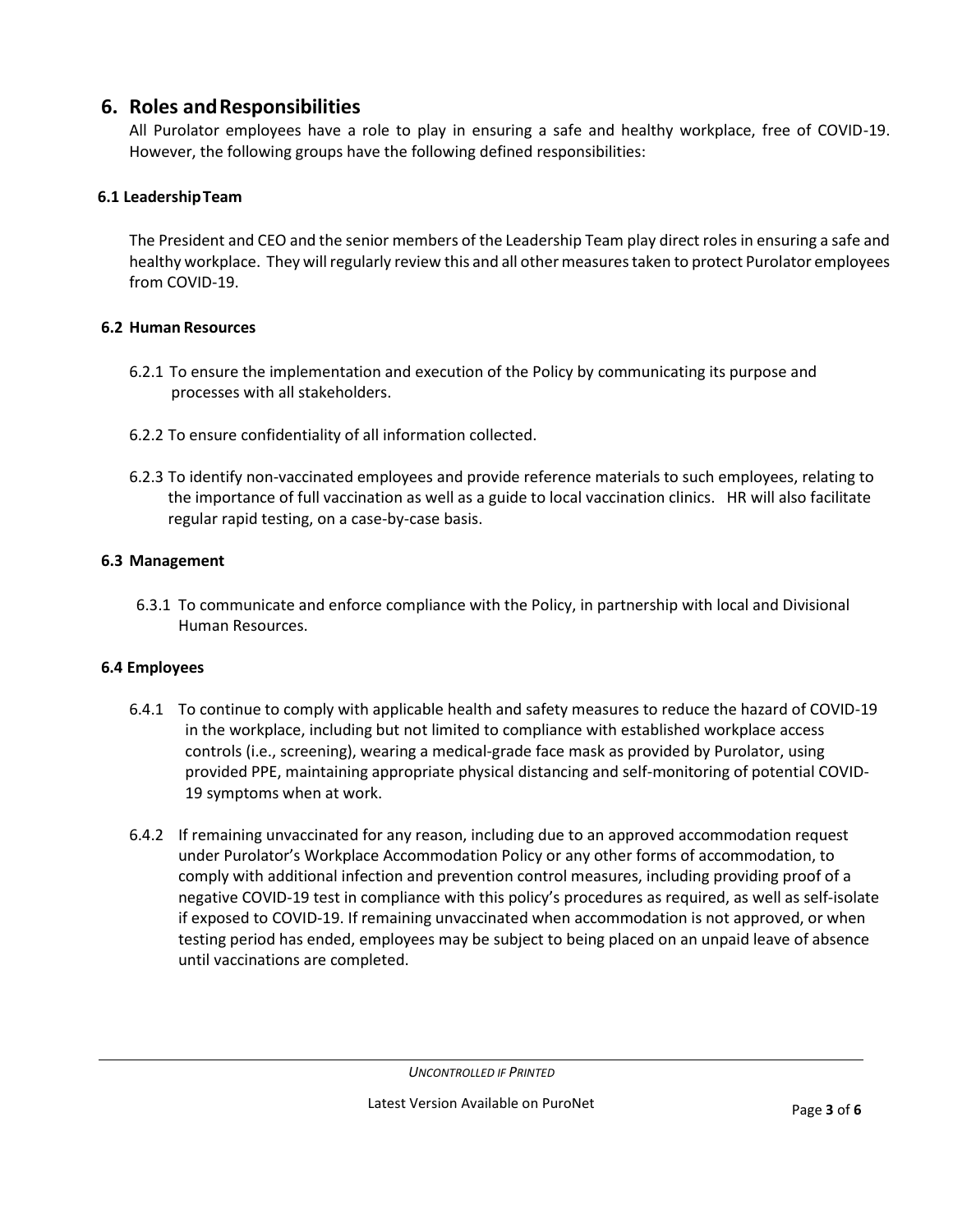# **7. Process**

### **7.1 Collection**

- 7.1.1 By September 20, 2021, all employees must log into the website provided by the Company and complete the questionnaire relating to their vaccination status at that time. (See Vaccination Status Attestation Process).
- 7.1.2 Results will be collected, with access limited to one (1) administrator and Human Resources Managers. HR Managers may share this information with other Human Resources professionals as required to enforce the policy.

### **7.2 Use**

- 7.2.1 Employees will have an option to provide an email address at the time that they complete the questionnaire, in order to receive a copy of their data.
- 7.2.2 If an employee positively attests to their being fully vaccinated, their data will be stored and accessed for either or both of the following purposes:
	- a. A random audit conducted by National Human Resources
	- b. To comply with new, future vaccination requirements recommended by Public Health (i.e., boosters)

### **7.3 Disclosure**

- 7.3.1 Purolator will not provide any information collected under this Policy to a third party, except where required by law. This could include disclosure of data to Public Health Authorities at their request, when in compliance with legal requirements.
- 7.3.2 Employees requesting an accommodation will have their information protected as per the Workplace Accommodation Policy.

## **7.4 Protection**

7.4.1 A complete Privacy Impact Assessment was completed on both this Policy and the tool used to collect and store employees' information. Access to the information has been limited to those who must administer the Policy and will not be disclosed to any other person.

## **7.5 Retention and Destruction**

7.5.1 The information will be retained for as long as required to administer the Policy. The Policy will be in place for as long as Public Health recommendations identify COVID-19 as a risk to employees and the general public.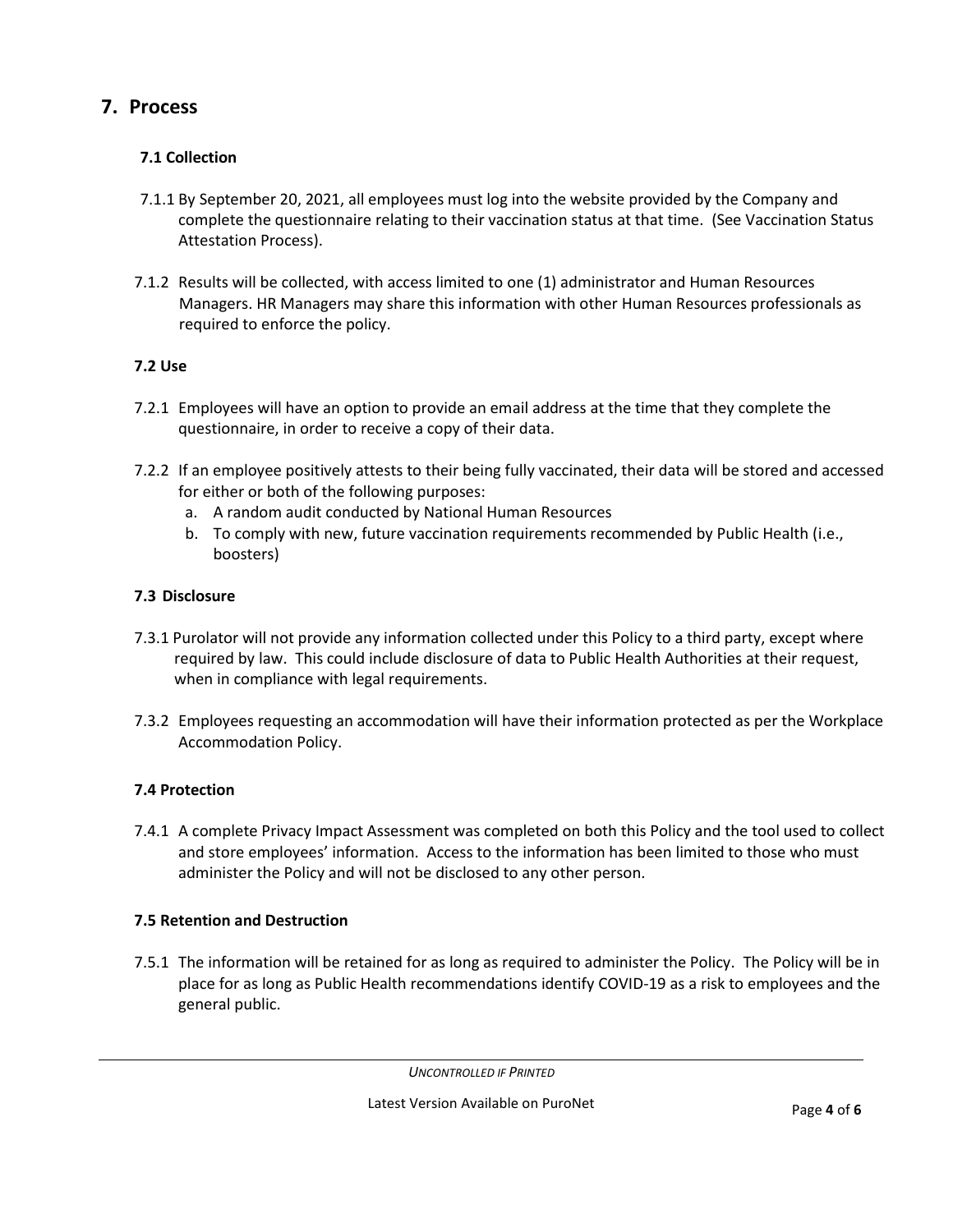- 7.5.2 The Policy will be reviewed at least once a quarter, and as required with changing Public Health recommendations.
- 7.5.3 When the data is no longer required, it will be deleted and no information collected under this Policy will be retained.

### **8. Exemptions**

Employees who are not able to obtain a COVID-19 vaccine for reasons of disability, religion or other ground recognized under the *Canadian Human Rights Act* (the "Act") can submit a request for accommodation as per Purolator's Workplace Accommodation Policy.

All accommodation requests require documentary support identifying the need for accommodation and must be submitted along with the Accommodation Request Form.

Other forms of accommodations will be considered on a case-by-case basis.

### **9. Non-Compliance**

Notwithstanding the short transition period preceding the enforcement of the Policy, any employee found to be in non-compliance with this Policy will be placed on an unpaid leave of absence until vaccination is complete, or until an accommodation request is approved.

For an initial transition period, employees who do not attest to a positive vaccination status will be required to adhere to the risk mitigating actions provided to them by the Human Resources Department. This is likely to include, but may not be limited to, submitting to, and providing negative test results from a rapid test, at a frequency required by the Company. It is expected that employees complete the testing on personal time and will not be compensated by the company for the time required for in-person, mandatory testing. The Company will make testing available at work sites where possible.

The initial transition period of mandatory testing is for a short transition period and will be reviewed regularly based on the guidance and advice of medical experts. Upon conclusion of the transition period, and as described above, any employees who are not in compliance with this policy will be then placed on an unpaid leave of absence.

An employee may provide confirmation of full vaccination at any time to become compliant with the Policy.

## **10.Confidentiality**

The information collection pursuant to this policy is considered sensitive and confidential. Employees with access to this information are strictly prohibited from disclosing this data unless required during the course of their duties. Please refer to the *Employee Privacy Policy*.

*UNCONTROLLED IF PRINTED*